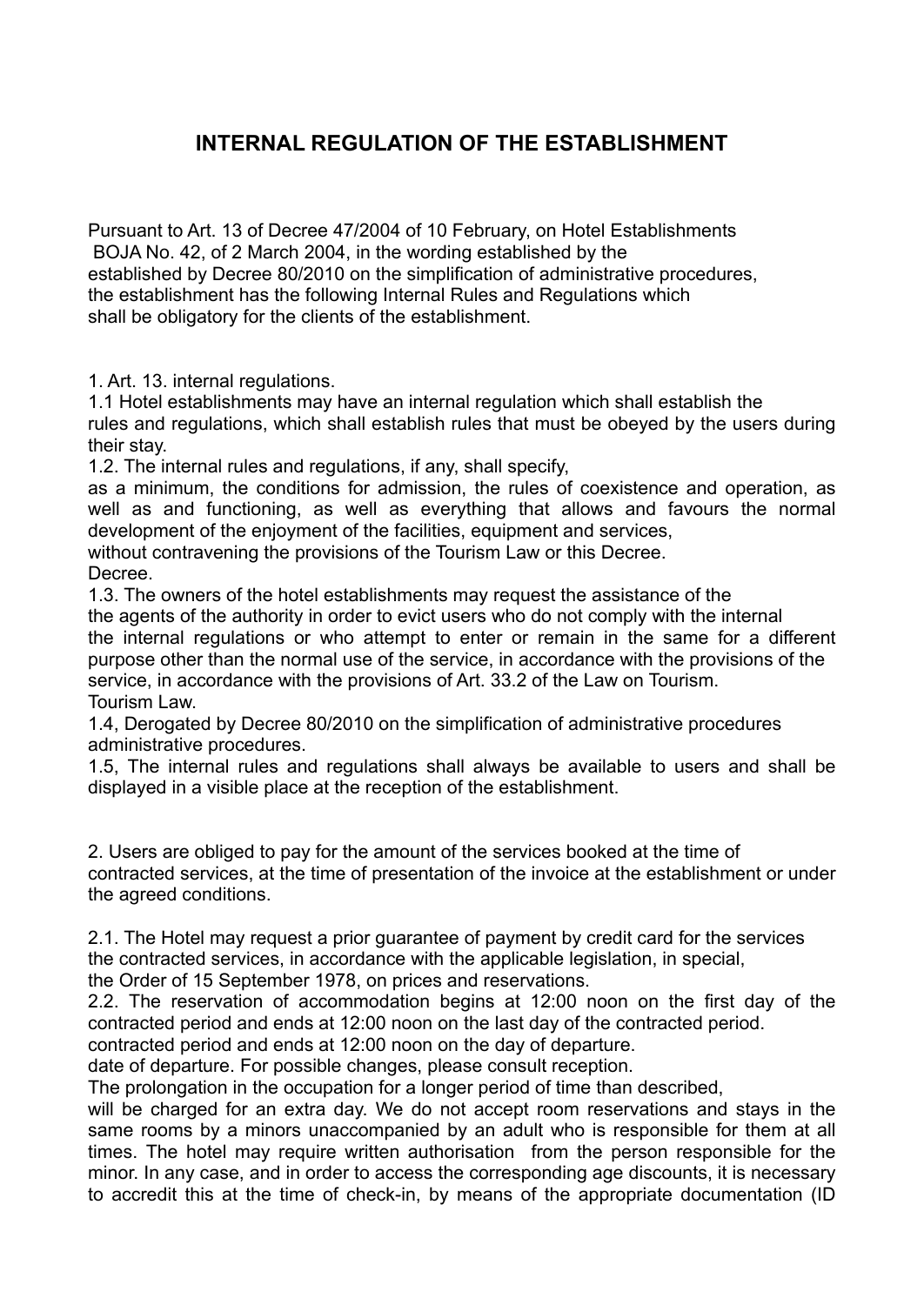card, passport, family book, etc).

2.3. Two people will not be allowed to stay in a double room that has been contracted as a single room will not be permitted. In this case, the rate fixed for double use shall be paid. for double occupancy.

2.4 The cleaning timetable of the rooms is from 08:00 hours to 16:00 hours. hours.

2.5. The car park is for the exclusive use of the residents of the hotel. The right to use the car park with the signature of the contract and ending with the check out. The hotel is not responsible for objects left inside the cars.

2.6. Smoking is forbidden in "non-smoking" areas.

2.7. It is forbidden to bring food or drink into the hotel to be consumed on the premises. consumed inside the establishment.

2.8. It is not permitted to take food, meals or beverages out of the hotel dining rooms. dining rooms.

2.9 The access of persons accompanied by animals is prohibited, with the exception of persons accompanied by guide dogs, as established by the Law 5/1998, of 23 November, on the use of guide dogs in Andalusia by visually impaired persons.

(people with visual dysfunctions)

3. In accordance with Decree 10/2003 Art. 5 and 7, which approves the General Regulations for the Admission of Persons in establishments for public entertainments and recreational activities, the access and the permanence of people in the access to and stay in the establishment in the following cases:

-When the established capacity has been completed with the users who are inside the premises.

-When the established capacity is full with the users who are inside the premises.

-When the closing time of the establishment has been exceeded.

-When the minimum age established for access to the premises is not reached, in accordance with the regulations in Spain.

-When the person wishing to enter has not paid the entrance fee or ticket in those cases where this is required.

-When the person displays violent attitudes, in particular, when he/she behaves in an aggressive manner or provokes an aggressive or disruptive behaviour, causing danger or disturbance to other attendees, or if the person does not attendees, or does not meet the conditions of hygiene.

-When, at any given moment, according to the specific legal measure applicable, the person in question is carrying weapons and objects likely to be used as such, unless, in accordance with the provisions of the in accordance with the provisions of the Security Forces and Corps or private bodyguards integrated into private private companies, and access the establishment in the exercise of their duties.

-When the person is consuming drugs, narcotic or psychotropic substances, or shows symptoms of having consumed them, and those who show obvious signs or behaviour of being intoxicated.

-When they cause noise that disturbs the normal running of the establishment.

-When adopting measures or attitudes against the health and cleanliness of the establishment.

-When the normal social coexistence of the establishment is disturbed.

3.1. However, in the cases described above, the person is obliged to pay the costs incurred up to the time of the prohibition of access or prohibition of access or stay in the establishment.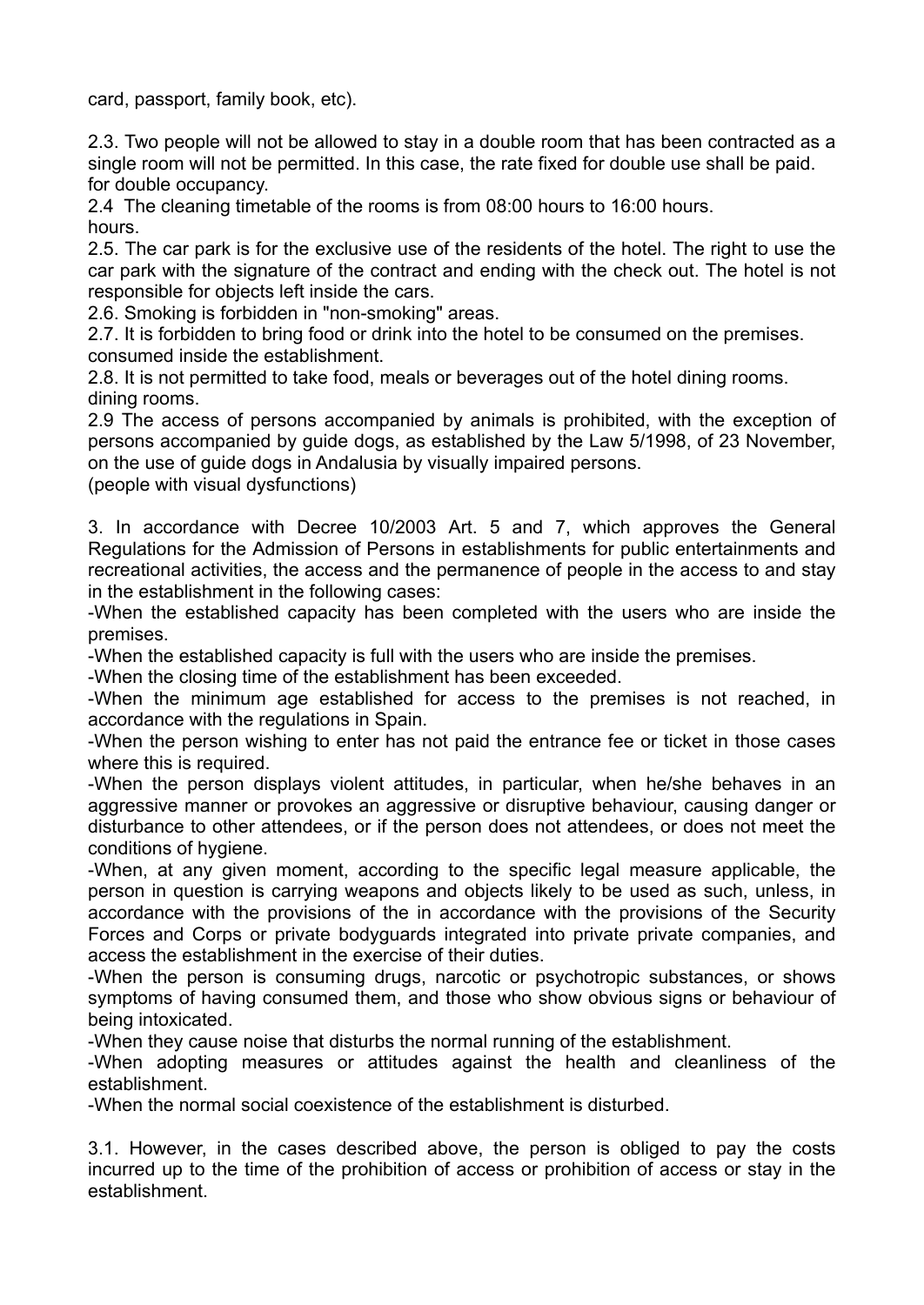4.It shall not be possible to reserve services of the establishment or of the accommodation units against the stipulated price.

5. The circulation and stay within the establishment shall be in the places reserved for the reserved for the clients, without these being able to access in any case to the reserved or private access to the rooms or spaces reserved or private. The clothing or clothing will be those established for this purpose.

6. Access to the restaurant or buffet or dining rooms of the establishment is not permitted in working with unsuitable working clothes or bathing clothes, or with dry or wet tank tops.

7. For the use of the swimming pool, clients will be referred to the Municipal Swimming Pools of the area, which are governed by their own Internal Regulations.

8. The establishment is only responsible for valuables in accordance with the rental conditions of the safe. Please deposit all valuables in the safe in your room. The hotel cannot be held responsible for theft, robbery or loss of objects not deposited at Reception, nor for objects left in the luggage room without being properly stored, so it is recommended that you leave all your belongings inside your room and lock it with a key. (lock your luggage)

9. Security regulations prohibit the use of irons in the hotel rooms and smoking is prohibited in the rooms.

10. If you have been given an identification card at the reception desk, it certifies you as a guest of the establishment. Please carry it with you at all times.

11. If you wish to have your room cleaned, please hang the sign "please clean room" on the outside of your room. If you do not wish to be disturbed, hang the notice "Please do not disturb" on the outside of your room.

12. It is forbidden to use the towels and other garments in the room for outside use. The establishment provides its guests with towels for the exclusive use of the Spa free of charge, subject to a deposit of 20,00€ which will be returned when the client returns the towels. In case of loss or deterioration of the towel, the client will not recover the deposit.

13. The hotel has a room service from 10:00 a.m. to 5:00 p.m. for all types of water and infusions. These drinks will be will be paid for by the clients who request them.

14.1 The all-inclusive regime, IS NOT OFFERED BY THIS ESTABLISHMENT. 14.2 It is offered to the Hotel Clients to charge to their respective Rooms all drinks lunches, dinners or any other expenses spent in the Hotel or Cafeteria facilities.

15. For the use of the Spa and in accordance with current regulations, it is compulsory to wear a bathing cap and footwear. The use of bathing cap and bathing shoes is compulsory. Similarly, for the use of the gym facilities, the use of a towel is required. The Spa service will be billed separately, unless offered by the Hotel. Hotel.

Access to the Hotel with wet clothes is not allowed.

16. The rooms have an electrical cut-off device that must be activated while the guest is not inside, as long as the client is not inside the room.